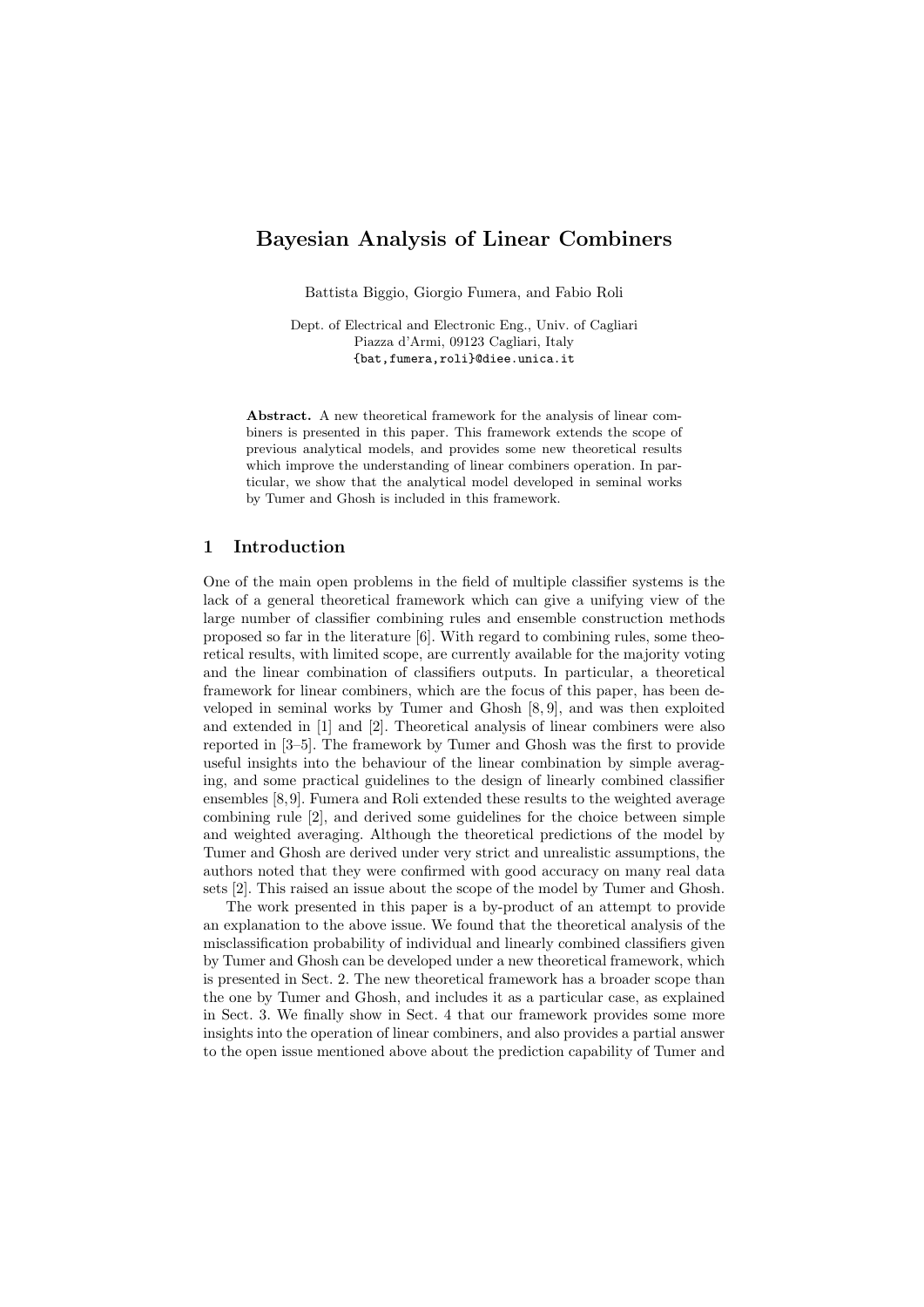

**Fig. 1.** True posteriors (solid lines) around the ideal boundary  $x_{opt}$  between  $\omega_i$  and  $\omega_j$ , and estimated posteriors (dashed lines) leading to the boundary  $x<sub>b</sub>$ , and to an added error (dark gray area) over Bayes error (light gray area).

Ghosh model. We believe that the results presented in this paper can be a further step towards a more general framework for multiple classifier systems.

## **2 A Bayesian Framework for Generalization Error Analysis**

Consider a given C-class classification problem, and a classifier which provides estimates  $f_k(x)$ ,  $k = 1, \ldots, C$ , of the a posteriori probabilities  $\mathbb{P}[\omega_k|x]$ , where x denotes a feature vector. The  $f_k(x)$ 's are considered random variables (their randomness depends for instance on the random choice of the training set). If Bayes decision rule is applied to the estimated posteriors,  $x$  is assigned to the class  $\omega_i$  such that  $i = \arg \max_k f_k(x)$ , and non optimal decisions are taken if  $\arg \max_k f_k(x) \neq \arg \max_k \mathbb{P}[\omega_k|x]$ . This causes an additional misclassification probability (named added error in [8, 9]) over Bayes error. In the following we consider the case of a one-dimensional feature space: all the results can be extended to multi-dimensional feature spaces as described in detail in [7].

The framework by Tumer and Ghosh is based on analyzing the added error in a region of the feature space around an ideal boundary  $x_{\text{opt}}$  between two classes  $\omega_i$  and  $\omega_j$ , in the case in which the estimation errors lead to a boundary  $x_b$ between the same classes, which can be shifted from the ideal one. An example is given in Fig. 1. In this case, it is easy to see that the added error is given by

$$
e_{\rm add}(x_b) = \int_{x_{\rm opt}}^{x_b} \left( \mathbb{P}[\omega_j | x] - \mathbb{P}[\omega_i | x] \right) \mathbb{P}[x] dx.
$$
 (1)

Note that it depends on the posteriors of classes  $\omega_i$  and  $\omega_j$  only.

Our aim is instead to analyze the added error under more general conditions, namely in a region of the feature space around *any* given estimated boundary  $x_b$  between two classes  $\omega_i$  and  $\omega_j$ , without making any assumption on the true posteriors or on the presence of ideal boundaries in such region. To this aim, consider a given interval  $[x_1, x_2]$  which contains an estimated boundary  $x_b$ . Assuming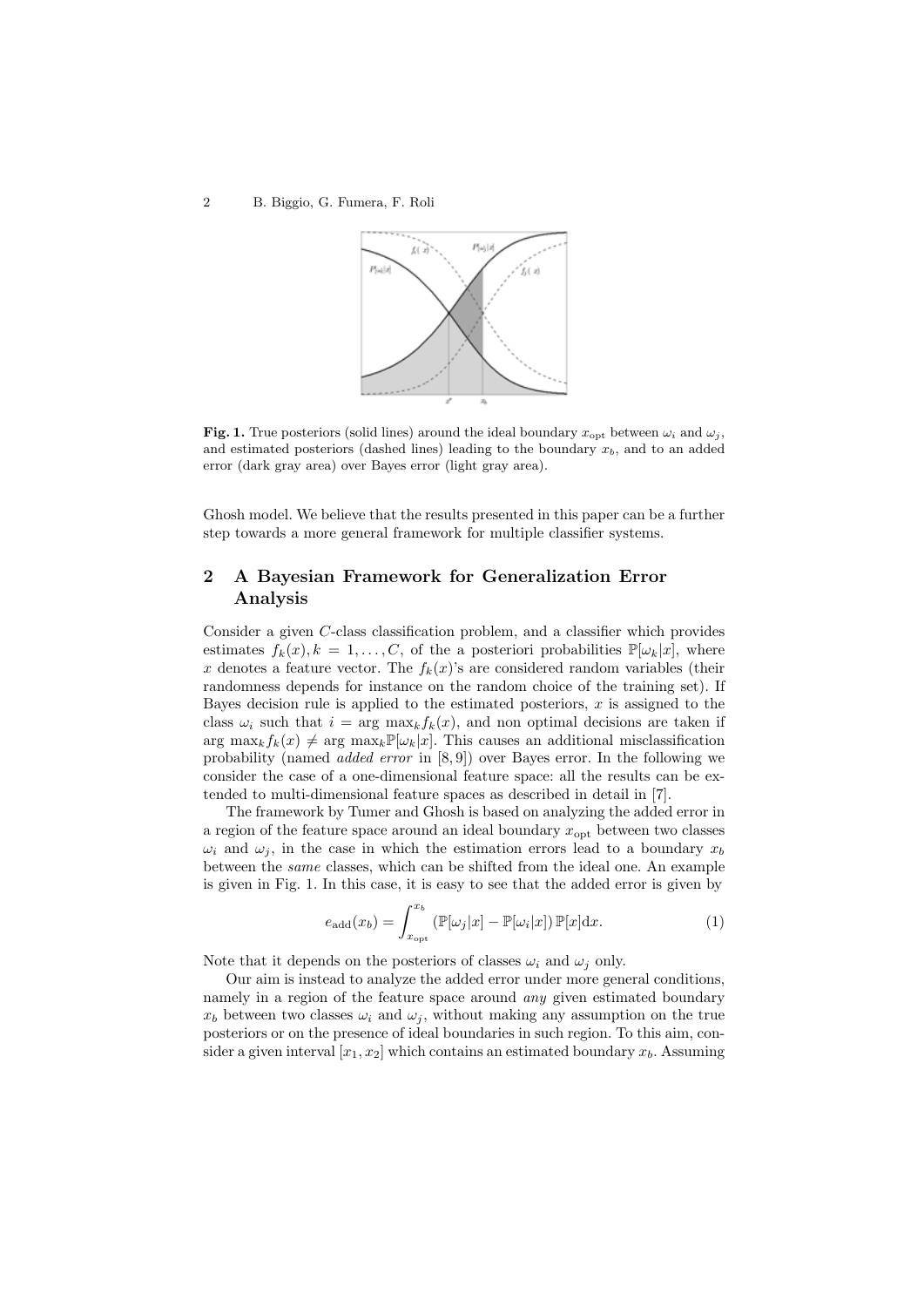

**Fig. 2.** Two possible realizations of the estimates of the posteriors of classes  $\omega_i$  and  $\omega_j$  (dashed lines), leading to an estimated class boundary  $x_b$ . The true posteriors are shown as solid lines. The difference  $\Delta e_{\text{add}}(x_{\text{ref}}, x_b)$  ( $x_{\text{ref}}$  is the same in both plots) corresponds to the gray areas: it is positive in the left and negative in the right.

without loss of generality that  $f_i(x_b) > f_j(x_b)$  for  $x < x_b$ , so that x is assigned to  $\omega_i$ , if  $x < x_b$ , the added error in  $[x_1, x_2]$  can be written as a function of  $x_b$ , as  $e_{\text{add}}(x_b) = \int_{x_1}^{x_b} (\mathbb{P}[\omega(x)|x] - \mathbb{P}[\omega_i|x]) \mathbb{P}[x] dx + \int_{x_b}^{x_2} (\mathbb{P}[\omega(x)|x] - \mathbb{P}[\omega_j|x]) \mathbb{P}[x] dx,$ where  $\omega(x) = \arg \max_{\omega_k} \mathbb{P}[\omega_k|x]$ . Note that  $e_{\text{add}}(x_b)$  depends on the maximum of the posteriors in each  $x$ , which does not necessarily coincide with the posterior of  $\omega_i$  or  $\omega_j$ , contrary to the case considered by Tumer and Ghosh. To the purpose of our analysis, namely the comparison between the added error of individual classifiers and of their linear combination, it is convenient to remove the above dependence on  $\mathbb{P}[\omega(x)|x]$ . This can be achieved by considering any fixed reference point  $x_{\text{ref}} \in [x_1, x_2]$ , and by rewriting  $e_{\text{add}}(x_b)$  as  $e_{\text{add}}(x_{\text{ref}}) + [e_{\text{add}}(x_b) - e_{\text{add}}(x_{\text{ref}})],$ where  $e_{\text{add}}(x_{\text{ref}})$  is the added error that one would get if the estimated boundary  $x_b$  lay in  $x_{\text{ref}}$ . The term between square brackets is the difference between the added error when the estimated boundary lies in a point  $x<sub>b</sub>$ , and  $e<sub>add</sub>(x<sub>ref</sub>)$ , and will be denoted as  $\Delta e_{\text{add}}(x_{\text{ref}}, x_b)$ . It is easy to see that

$$
\Delta e_{\rm add}(x_{\rm ref}, x_b) = \int_{x_{\rm ref}}^{x_b} \left( \mathbb{P}[\omega_j | x] - \mathbb{P}[\omega_i | x] \right) \mathbb{P}[x] dx \quad . \tag{2}
$$

An example is given in Fig. 2. Note now that  $\Delta e_{\text{add}}(x_{\text{ref}}, x_b)$  depends on the posteriors of  $\omega_i$  or  $\omega_j$  only, contrary to both  $e_{\text{add}}(x_{\text{ref}})$  and  $e_{\text{add}}(x_b)$ . The main idea behind our framework is to express the added error of each individual classifier, as well as the one of the linear combiner, using the same reference point  $x_{\text{ref}}$ , as the sum of  $e_{\text{add}}(x_{\text{ref}})$ , which is a constant term *identical* for each classifier, and the term  $\Delta e_{\text{add}}(x_{\text{ref}},\cdot)$ , which can be different for each classifier. This allows to evaluate the reduction of the added error which can be attained by the linear combination by comparing the latter term only.

We now formalize the main assumption on which our model is based. It is analogous to the main assumption of Tumer and Ghosh model reported in Sect. 3, although it was not explicitly phrased in this form in [8, 9].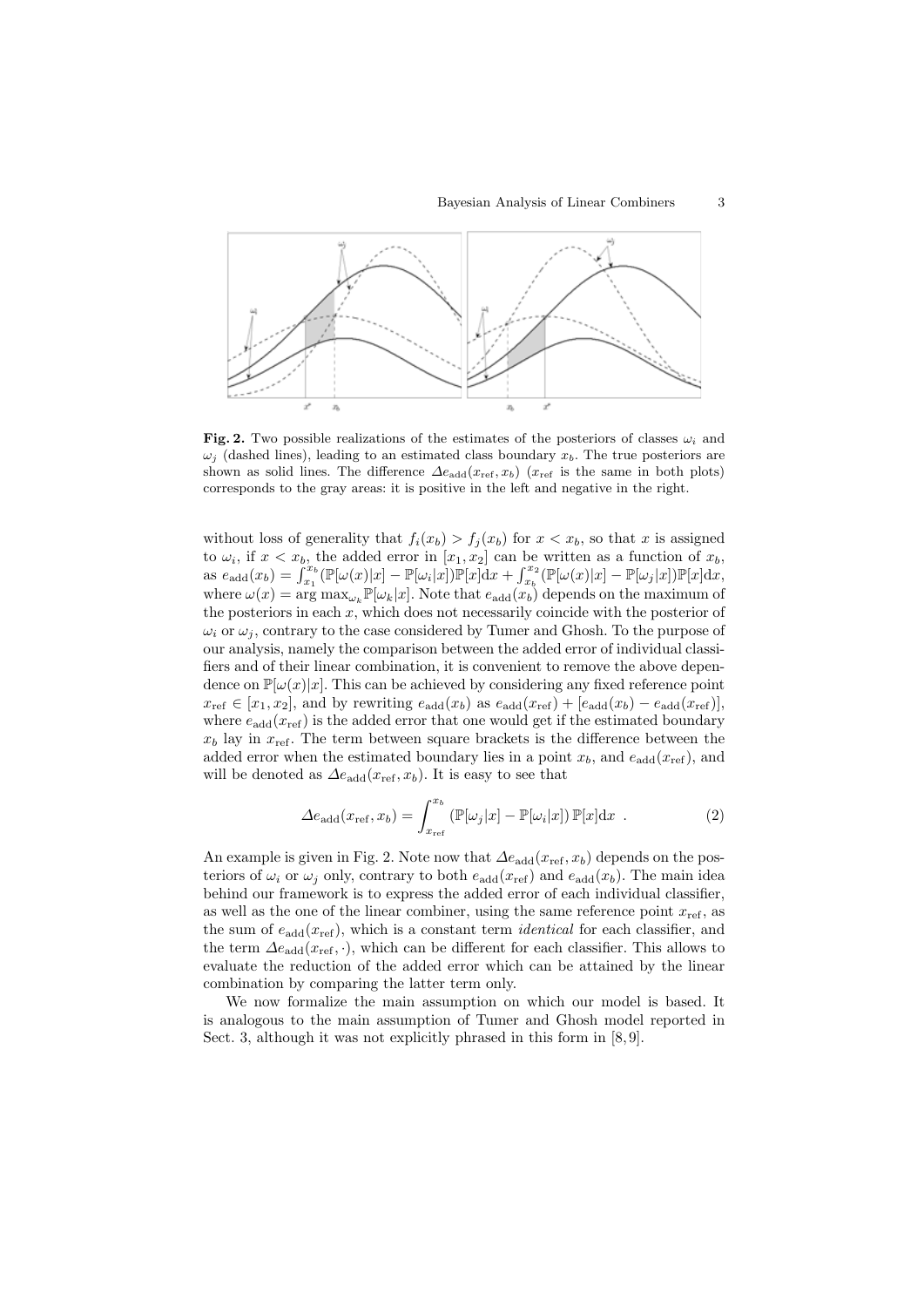**Assumption 1.** Each realization of the random variables  $f_k(x)$ ,  $k = 1, \ldots, C$ , leads to an estimated boundary  $x_b$  between  $\omega_i$  and  $\omega_j$  in the considered interval  $[x_1, x_2]$  of the feature space. No other estimated class boundary lies in  $[x_1, x_2]$ .

As a consequence,  $x_b$  is a random variable whose distribution depends on the distribution of the  $f_k(x)$ 's.

#### **2.1 Added Error of a Single Classifier**

Following the approach in  $[8, 9]$ , we start our analysis by writing the estimates  $f_k(x)$  as  $\mathbb{P}[\omega_k|x] + \varepsilon_k(x)$ , where  $\varepsilon_k(x)$  denotes the estimation error. An estimated boundary  $x_b$  between two classes  $\omega_i$  and  $\omega_j$  is characterized by  $f_i(x_b) = f_i(x_b) >$  $f_k(x_b), k \neq i, j$ . We will denote with b the offset  $x_b - x_{\text{ref}}$ . As in [8,9], if b is small enough with respect to the changes in the posteriors and in  $\mathbb{P}[x]$ , a first order approximations of the posteriors and a zero order approximation of  $\mathbb{P}[x]$  can be made around the reference point  $x_{\text{ref}}$ :  $\mathbb{P}[\omega_k | x_{\text{ref}} + b] \simeq \mathbb{P}[\omega_k | x_{\text{ref}}] + b \mathbb{P}'[\omega_k | x_{\text{ref}}], k =$  $i, j, e \mathbb{P}[x_{\text{ref}} + b] \simeq \mathbb{P}[x_{\text{ref}}]$ . Substituting in Eq. 2 we obtain

$$
\Delta e_{\rm add}(x_{\rm ref}, x_b) = \frac{\mathbb{P}[x_{\rm ref}]t}{2} \left(\frac{2u}{t}b + b^2\right) , \qquad (3)
$$

where

$$
u = \mathbb{P}[\omega_j | x_{\text{ref}}] - \mathbb{P}[\omega_i | x_{\text{ref}}], t = \mathbb{P}'[\omega_j | x_{\text{ref}}] - \mathbb{P}'[\omega_i | x_{\text{ref}}]. \tag{4}
$$

The expected value of  $\Delta e_{\text{add}}(x_{\text{ref}}, x_b)$  with respect to b is then

$$
\Delta E_{\rm add} = \mathbb{E}[\Delta e_{\rm add}(x_{\rm ref}, x_b)] = \frac{\mathbb{P}[x_{\rm ref}]t}{2} \left[ \frac{2u}{t} \beta_b + \beta_b^2 + \sigma_b^2 \right] \quad , \tag{5}
$$

where  $\beta_b$  and  $\sigma_b^2$  denote the expected value and the variance of b.

It is also possible to express  $b$  as a function of the estimation errors: this allows to rewrite Eq. 5 in a form which will be useful to compare the expected added error of an individual classifier with the one of linearly combined classifiers. From  $f_i(x_b) = f_j(x_b)$ , rewriting  $f_k(x), k = i, j$ , as  $\mathbb{P}[\omega_k|x] + \varepsilon_k(x)$ , and using the first order approximation of the posteriors, we obtain

$$
b = \frac{\varepsilon_i(x_b) - \varepsilon_j(x_b)}{t} - \frac{u}{t} . \tag{6}
$$

Assuming as in [8, 9] that the estimation errors on different classes  $\varepsilon_i(x)$  and  $\varepsilon_i(x)$  are uncorrelated, from Eq. 6 we obtain

$$
\beta_b = \frac{\beta_i - \beta_j}{t} - \frac{u}{t}, \ \sigma_b^2 = \frac{\sigma_i^2 + \sigma_j^2}{t^2}, \tag{7}
$$

where  $\beta_k$  and  $\sigma_k^2$ ,  $k = i, j$ , denote the expected value (named *bias* in [8,9]) and the variance of  $\varepsilon_k(x_b)$ . Substituting the above expression of  $\beta_b$  into Eq. 5 we obtain

$$
\Delta E_{\text{add}} = \frac{\mathbb{P}[x_{\text{ref}}]t}{2} \left[ -\frac{u^2}{t^2} + \frac{1}{t^2} (\beta_i - \beta_j)^2 + \frac{1}{t^2} (\sigma_i^2 + \sigma_j^2) \right] . \tag{8}
$$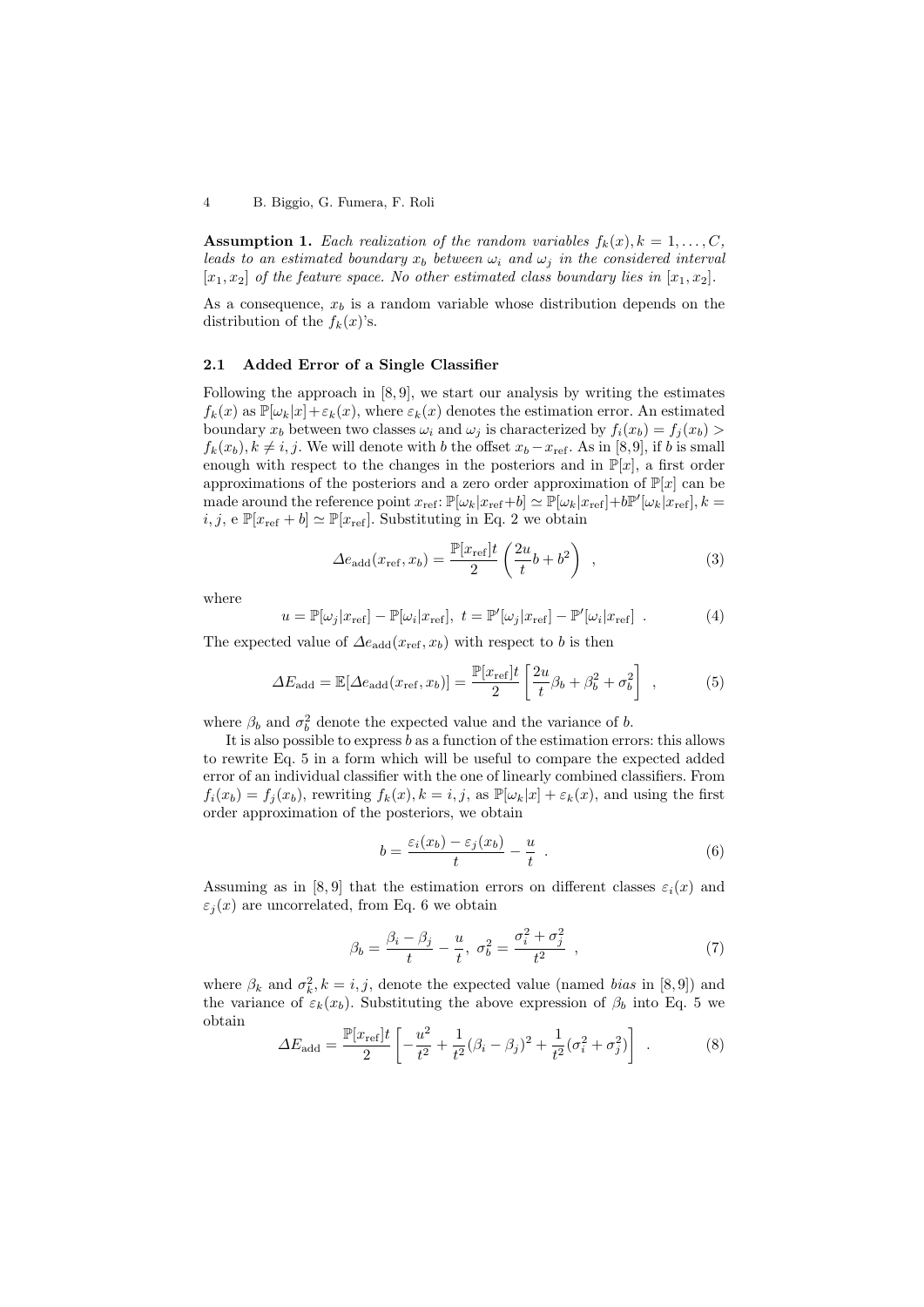The expected added error in  $[x_1, x_2]$  is then given by

$$
E_{\rm add} = e_{\rm add}(x_{\rm ref}) + \Delta E_{\rm add} . \tag{9}
$$

It is easy to see that the expected added error is the sum of three terms: a constant term  $e_{\text{add}}(x_{\text{ref}}) - \frac{\mathbb{P}[x_{\text{ref}}]u^2}{2t}$ , whose value depends only on the choice of the reference point  $x_{ref}$ ; a term depending on the bias of estimation errors, and the other on their variance.

#### **2.2 Added Error of Linearly Combined Classifiers**

Consider now a linear combination of the posteriors estimates provided by an ensemble of N classifiers,  $f_k^n(x)$ ,  $k = 1, ..., C; n = 1, ..., N$ , using positive weights  $w_n$  which sum up to 1, as in [2]:

$$
f_k^{\text{ave}}(x) = \sum_{n=1}^{N} w_n f_k^n(x) = \mathbb{P}[\omega_k | x] + \varepsilon_k^{\text{ave}}(x) = \mathbb{P}[\omega_k | x] + \sum_{n=1}^{N} w_n \varepsilon_k^n(x) . \tag{10}
$$

To proceed with our analysis, we extend the assumption 1 to the estimates of each individual classifier, and of their linear combination. Now, as in Sect. 2.1, we rewrite the added error  $e_{\text{add}}^{\text{ave}}(x_{b^{\text{ave}}})$  in  $[x_1, x_2]$  as  $e_{\text{add}}^{\text{ave}}(x_{\text{ref}}) + [e_{\text{add}}^{\text{ave}}(x_{b^{\text{ave}}})$  $e_{\text{add}}^{\text{ave}}(x_{\text{ref}})$ , using the same reference point  $x_{\text{ref}}$  as in each individual classifier. With the same approximations, assumptions and steps as in Sect. 2.1, we obtain:

$$
b^{\text{ave}} = \frac{\varepsilon_i^{\text{ave}}(x_{b^{\text{ave}}}) - \varepsilon_j^{\text{ave}}(x_{b^{\text{ave}}})}{t} - \frac{u}{t} \quad , \tag{11}
$$

while the expected value of  $\Delta e_{\text{add}}^{\text{ave}}(x_{\text{ref}}, x_{b^{\text{ave}}})$  is

$$
\Delta E_{\text{add}}^{\text{ave}} = \frac{\mathbb{P}[x_{\text{ref}}]t}{2} \left\{ -\frac{u^2}{t^2} + \frac{1}{t^2} (\beta_i^{\text{ave}} - \beta_j^{\text{ave}})^2 + \frac{1}{t^2} \left[ (\sigma_i^{\text{ave}})^2 + (\sigma_j^{\text{ave}})^2 \right] \right\} , \quad (12)
$$

where

$$
\beta_k^{\text{ave}} = \sum_{n=1}^N w_n \beta_k^n, \ (\sigma_k^{\text{ave}})^2 = \sum_{n=1}^N w_n^2 (\sigma_k^n)^2 + \sum_{n=1}^N w_n^2 \sum_{m \neq n} \rho_k^{mn} \sigma_k^m \sigma_k^n, k = i, j \tag{13}
$$

 $\rho_k^{mn}$  denotes the correlation coefficient between  $\epsilon_k^m(x)$  and  $\varepsilon_k^n(x)$ , and  $\sigma_k^m$  is the standard deviation of  $\varepsilon_k^m(x)$ . Finally, the expected added error in  $[x_1, x_2]$  is

$$
E_{\text{add}}^{\text{ave}} = e_{\text{add}}(x_{\text{ref}}) + \Delta E_{\text{add}}^{\text{ave}}.
$$
\n(14)

Eqs. 14,12 show that the expected added error of the linear combiner, as the one of individual classifiers (see Eqs. 9 and 8), is given by the same constant term  $e_{\text{add}}(x_{\text{ref}}) - \frac{\mathbb{P}[x_{\text{ref}}]u^2}{2t}$ , plus a bias term and a variance term. The error reduction attainable by the linear combination can thus be evaluated taking into account only the bias and variance terms.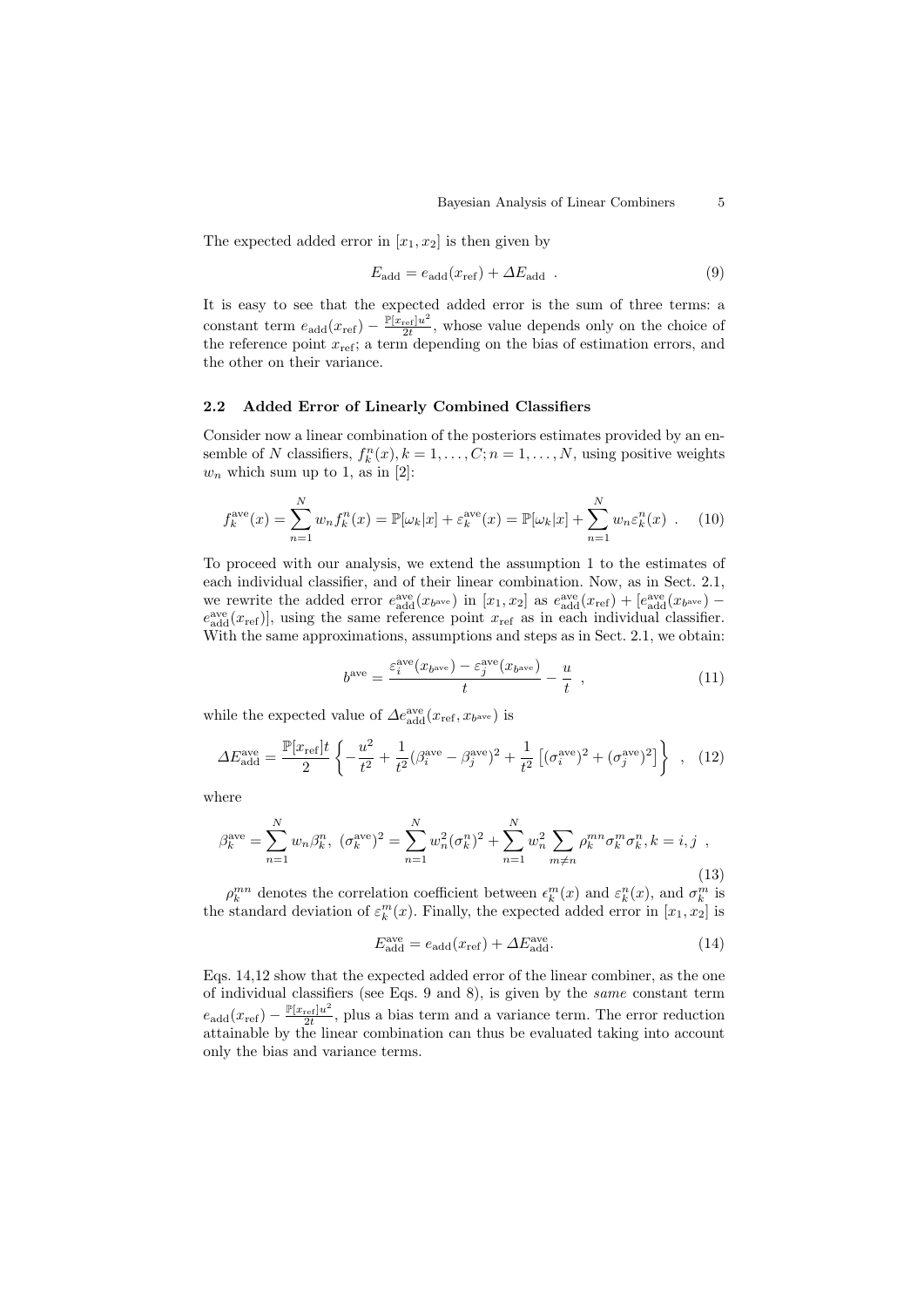In the next Section we will point out the different scopes of the two frameworks in their capability of modeling the added error, and show that Tumer and Ghosh framework is included in ours. In Sect. 4 we will then compare the predictions about the behaviour of linear combiners which can be obtained from the two frameworks.

### **3 Comparison with Tumer and Ghosh Framework**

As explained in Sect. 2, Tumer and Ghosh framework differs from ours since it evaluates the added error in an interval of the feature space containing an *ideal* boundary  $x_{opt}$  between two classes  $\omega_i$  and  $\omega_j$ , which is characterized by  $\mathbb{P}[\omega_i|x_{\text{opt}}] = \mathbb{P}[\omega_j|x_{\text{opt}}] > \mathbb{P}[\omega_k|x_{\text{opt}}], k \neq i, j$ . The main assumption of Tumer and Ghosh framework can be phrased as follows.

**Assumption 2.** Each realization of the random variables  $f_k^n(x)$ ,  $k = 1, \ldots, C; n =$  $1,\ldots,N$ , leads to an estimated boundary between  $\omega_i$  e  $\omega_j$ , in a given interval  $[x_1, x_2]$  which contains an ideal boundary  $x_{\text{opt}}$  between the same classes, both for each individual classifier and for their linear combination. Furthermore, there are no other estimated or ideal class boundaries in the considered interval.

This is more restrictive than assumption 1 of our framework, which does not require the presence of such an ideal boundary, and thus allows to model the added error only for a subset of cases which can be modeled by our framework. Under assumption 2, the added error in  $[x_1, x_2]$  is given by Eq. 1. Denoting the offset  $x_b-x_{\text{opt}}$  with b, making a first order approximation of the posteriors and a zero order approximation of  $\mathbb{P}[x]$  around  $x_{\text{opt}}$ , and assuming that the estimation errors on different classes are uncorrelated as in Sect. 2, it turns out [8, 9] that

$$
b^{n} = \frac{\varepsilon_{i}(x_{b^{n}}) - \varepsilon_{j}(x_{b^{n}})}{t}, \ b^{\text{ave}} = \frac{\varepsilon_{i}(x_{b^{\text{ave}}}) - \varepsilon_{j}(x_{b^{\text{ave}}})}{t}, \qquad (15)
$$

while the expected added error in  $[x_1, x_2]$  is

$$
E_{\text{add}}^{n} = \frac{\mathbb{P}[x_{\text{opt}}]t}{2} \left\{ \frac{1}{t^{2}} (\beta_{i}^{n} - \beta_{j}^{n})^{2} + \frac{1}{t^{2}} \left[ (\sigma_{i}^{n})^{2} + (\sigma_{j}^{n})^{2} \right] \right\},\
$$
  
\n
$$
E_{\text{add}}^{\text{ave}} = \frac{\mathbb{P}[x_{\text{opt}}]t}{2} \left\{ \frac{1}{t^{2}} (\beta_{i}^{\text{ave}} - \beta_{j}^{\text{ave}})^{2} + \frac{1}{t^{2}} \left[ (\sigma_{i}^{\text{ave}})^{2} + (\sigma_{j}^{\text{ave}})^{2} \right] \right\},
$$
\n(16)

where t,  $\varepsilon_k^{\text{ave}}(x)$ ,  $\beta_k$  and  $\sigma_k^2$ ,  $k = i, j$ , are defined exactly as in Sect. 2. It is worth noting that the two expressions of the expected added error are the sum of a bias and a variance term formally identical to the ones derived from our model (see Eqs. 13 and 8 for an individual classifier, and 13, 12 for a linear combiner): the only difference is that our model leads to a further constant additive term due to the fact that in our model the reference point  $x_{\text{ref}}$  needs not to coincide with an ideal boundary  $x_{\text{opt}}$  (which could even not exist in  $[x_1, x_2]$ ).

We now show that Tumer and Ghosh framework is included in ours, in the sense that, under the more restrictive assumption 2, they both lead to the same expression of the expected added error in the considered interval, provided that the reference point  $x_{ref}$  is chosen equal to the ideal boundary  $x_{opt}$  between  $\omega_i$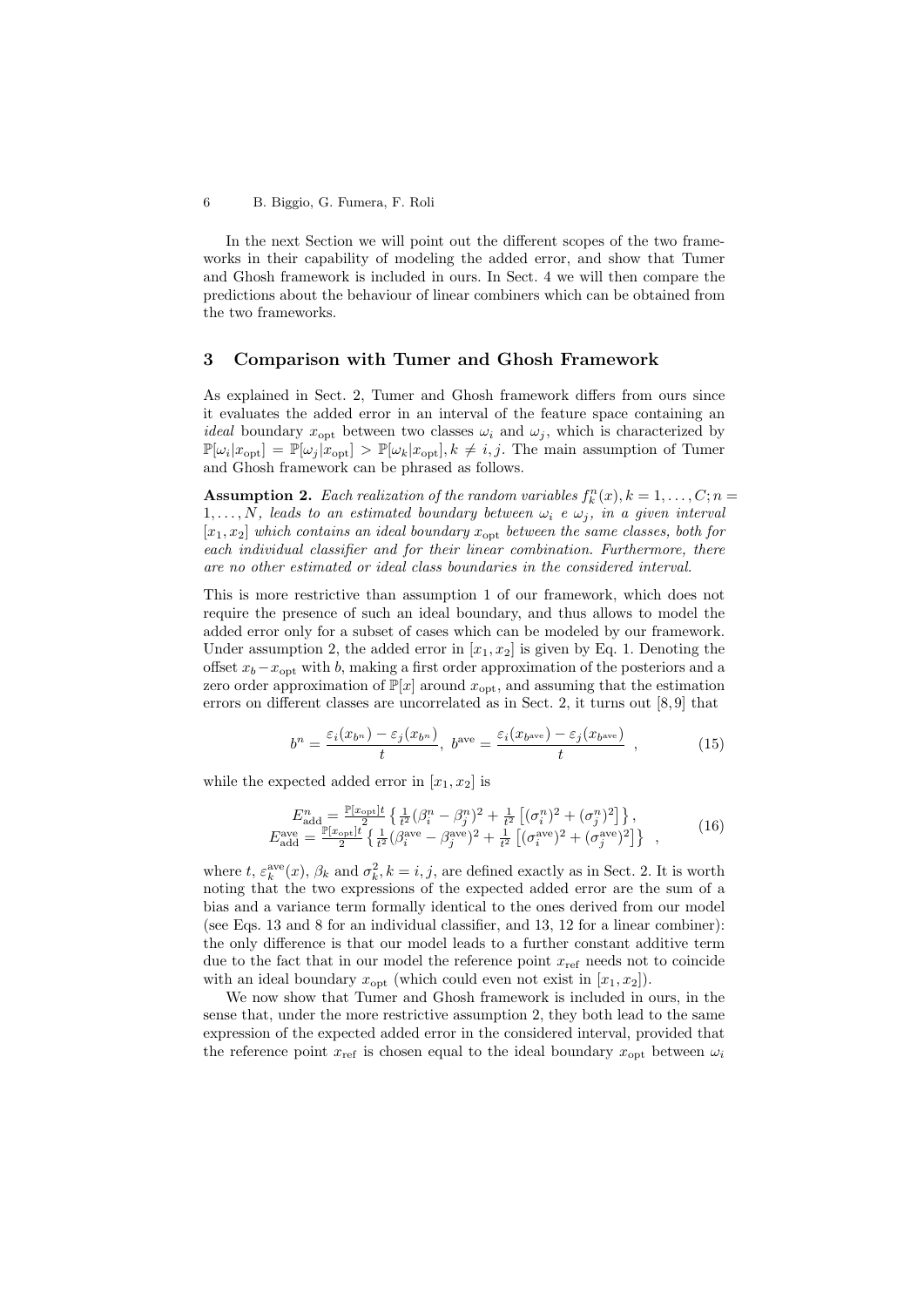

**Fig. 3.** True (solid lines) and estimated posteriors (dashed lines) for a three-class problem, leading to an ideal boundary  $x_{opt}$  between  $\omega_1$  and  $\omega_2$ , and to an estimated boundary  $x_b$  between  $\omega_3$  and  $\omega_2$ . The added error corresponds to the light gray plus the dark gray area in the left panel, while it would be erroneously evaluated by Tumer and Ghosh framework as the gray area in the right panel (see text for a complete explanation).

and  $\omega_i$ . To this aim, it is sufficient to note that in this case the term  $u =$  $\mathbb{P}[\omega_i | x_{\text{opt}}] - \mathbb{P}[\omega_i | x_{\text{opt}}]$  is null, since the true posteriors are equal in the ideal boundary  $x_{\text{opt}}$ , and the term  $e_{\text{add}}(x_{\text{opt}})$  is null as well, since, when the estimated boundary coincides with the ideal one  $(x_b = x_{opt})$ , the added error vanishes. It immediately follows that the expressions of b and of the expected added error given by the two frameworks are identical.

We finally point out that there are cases in which the added error can be correctly modeled by our framework only. This happens when assumption 1 holds while 2 does not, namely when there is no ideal boundary between  $\omega_i$  and  $\omega_i$  in the considered interval, or equivalently when the effect of the estimation errors on the posteriors is not a shift of an ideal class boundary. It is worth noting that these are cases of practical interest: as pointed out in [6], in complex pattern recognition problems it is likely that estimation errors cause different effects besides the shift of ideal boundaries. To clear up this point, we consider an example taken from [6] for a three-class problem, which is illustrated in Fig. 3, left. In the considered interval there is an ideal boundary  $x_{opt}$  between  $\omega_1$  and  $\omega_2$ , while estimation errors lead to a boundary  $x_b$  between  $\omega_3$  and  $\omega_2$ . Note that there is also a point x' such that  $f_1(x') = f_2(x')$ , which however is not an estimated boundary between  $\omega_1$  and  $\omega_2$ . The true added error corresponds to the light gray area in Fig. 3, left. Tumer and Ghosh framework would erroneously model it with reference to the point  $x'$ , as the grey area in Fig. 3, right. Consider instead  $x_{\text{ref}} = x_{\text{opt}}$  as the reference point for our framework, for the sake of simplicity (any other point could be used as well). Our framework correctly models the added error as the sum of  $e_{\text{add}}(x_{\text{ref}})$ , namely the one corresponding to  $x_b = x_{\text{ref}}$ (the sum of the light gray and of the intermediate gray areas in Fig. 3, left), and of  $\Delta e_{\text{add}}(x_{\text{ref}}, x_b)$  (the dark gray area minus the intermediate gray area), which results in the sum of the light and dark gray areas in Fig. 3, left.

To sum up, our model has a broader scope than the one by Tumer and Ghosh, since it allows to model the added error under more general conditions. As a result, one may expect that our framework gives more accurate predictions on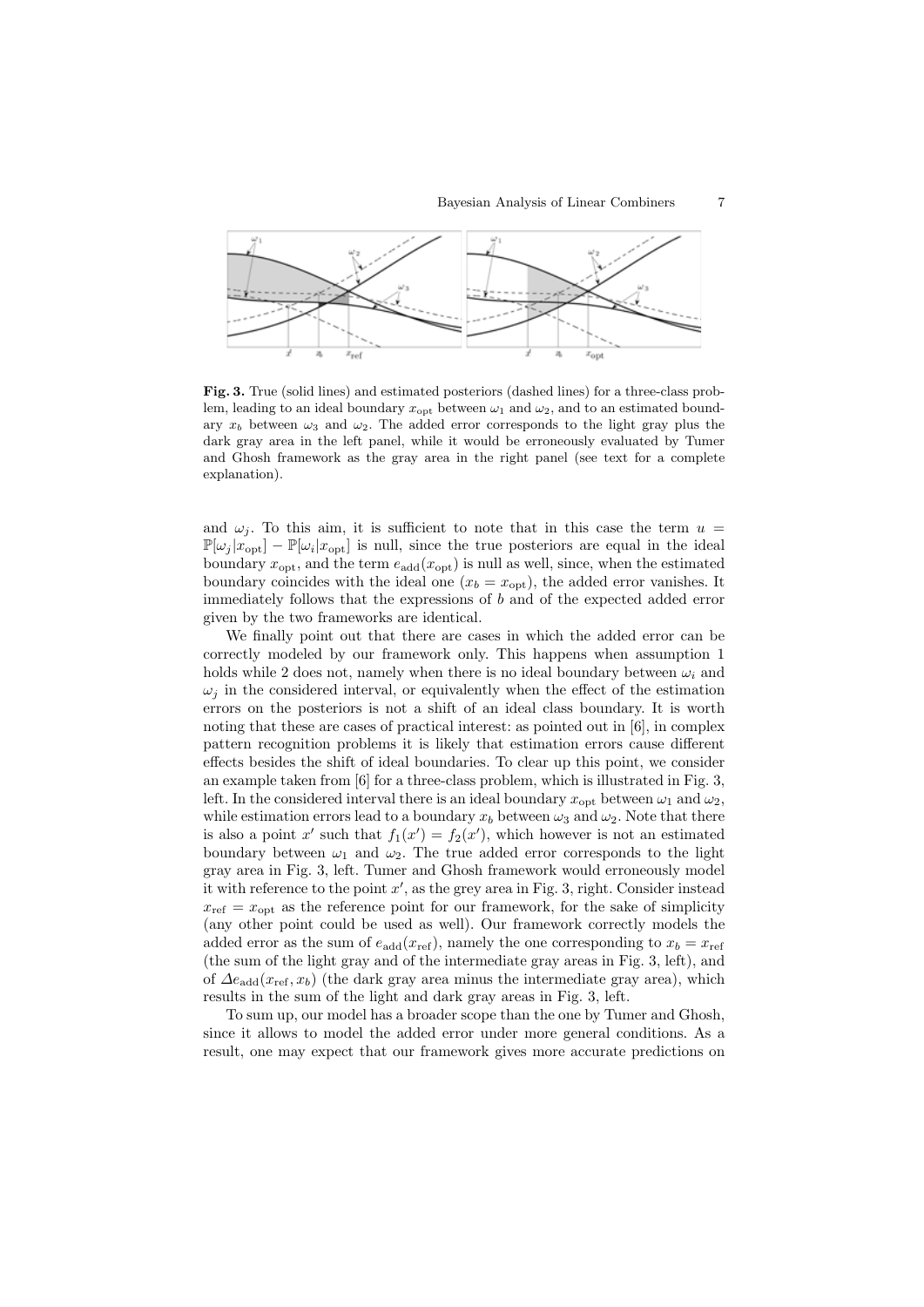the behaviour of linear combiners, which in turn could provide better guidelines for their design. This issue is discussed in the next Section.

### **4 Analysis of Simple and Weighted Averaging**

In [8, 9] the model by Tumer and Ghosh was exploited to evaluate the reduction of the added error attainable by the simple average combining rule (from now on, SA) with respect to individual classifiers. Some further results were pointed out in [2]. The main results were the following:

- 1. SA reduces the variance component of the expected added error by an amount which depends on the correlation between estimation errors  $\rho_k^{mn}$  of the different classifiers (see Eqs. 16 and 13); for negatively correlated errors, the variance component can be reduced up to zero.
- 2. SA guarantees at least a bias component not greater than the maximum one exhibited by the individual classifiers.

These results suggested in [8, 9] that the design of individual classifiers should focus on obtaining low bias and correlation, while the variance can be reduced by averaging classifiers.

What does the model presented in Sect. 2 add to the above results? Note first that in our model the bias and variance components of the expected added error, in Eqs. 8  $\left(\frac{\mathbb{P}[x_{\text{ref}}]t}{2}\left[\frac{1}{t^2}(\beta_i - \beta_j)^2 + \frac{1}{t^2}(\sigma_i^2 + \sigma_j^2)\right]\right)$  and 12  $\left(\frac{\mathbb{P}[x_{\text{ref}}]t}{2}\left{\frac{1}{t^2}(\beta_i^{\text{ave}} - \beta_j^{\text{ave}})^2 + \frac{1}{t^2}[(\sigma_i^{\text{ave}})^2 + (\sigma_j^{\text{ave}})^2]\right\}\right)$ , can be either positive or nega the sign of the term  $t$  given by Eq. 4, while  $t$  is always positive in Tumer and Ghosh model. If  $t > 0$ , the bias and variance components of the two models are identical, and thus the above results provided by Tumer and Ghosh model hold also for ours. Instead, if  $t < 0$ , the bias and variance components derived from our model are negative. This implies that the expected added error of the SA can even be higher than the one of each individual classifier, and anyway it can never be lower than that of the best individual classifier. Furthermore, the reduction in the expected added error increases for increasing correlation between the estimation errors. Therefore, in presence of different estimated boundaries characterized by both positive and negative values of the corresponding  $t$ , the net effect of SA will be determined by the counterbalance of the two behaviours above. In other words, the advantage of SA over individual classifiers could be lower than the one predicted by Tumer and Ghosh model.

A further exploitation of Tumer and Ghosh model was carried out in [2], to compare the behaviour of the SA with that of the weighted average (from now on, WA) combining rule. An analytical comparison was possible only under the simplest case of unbiased and uncorrelated errors. The main theoretical results derived in [2] can be summarized as follows:

- 1. SA is the optimal linear combining rule, only if the individual classifiers exhibit the same misclassification rate.
- 2. WA can always perform at worst as the best classifier of the ensemble.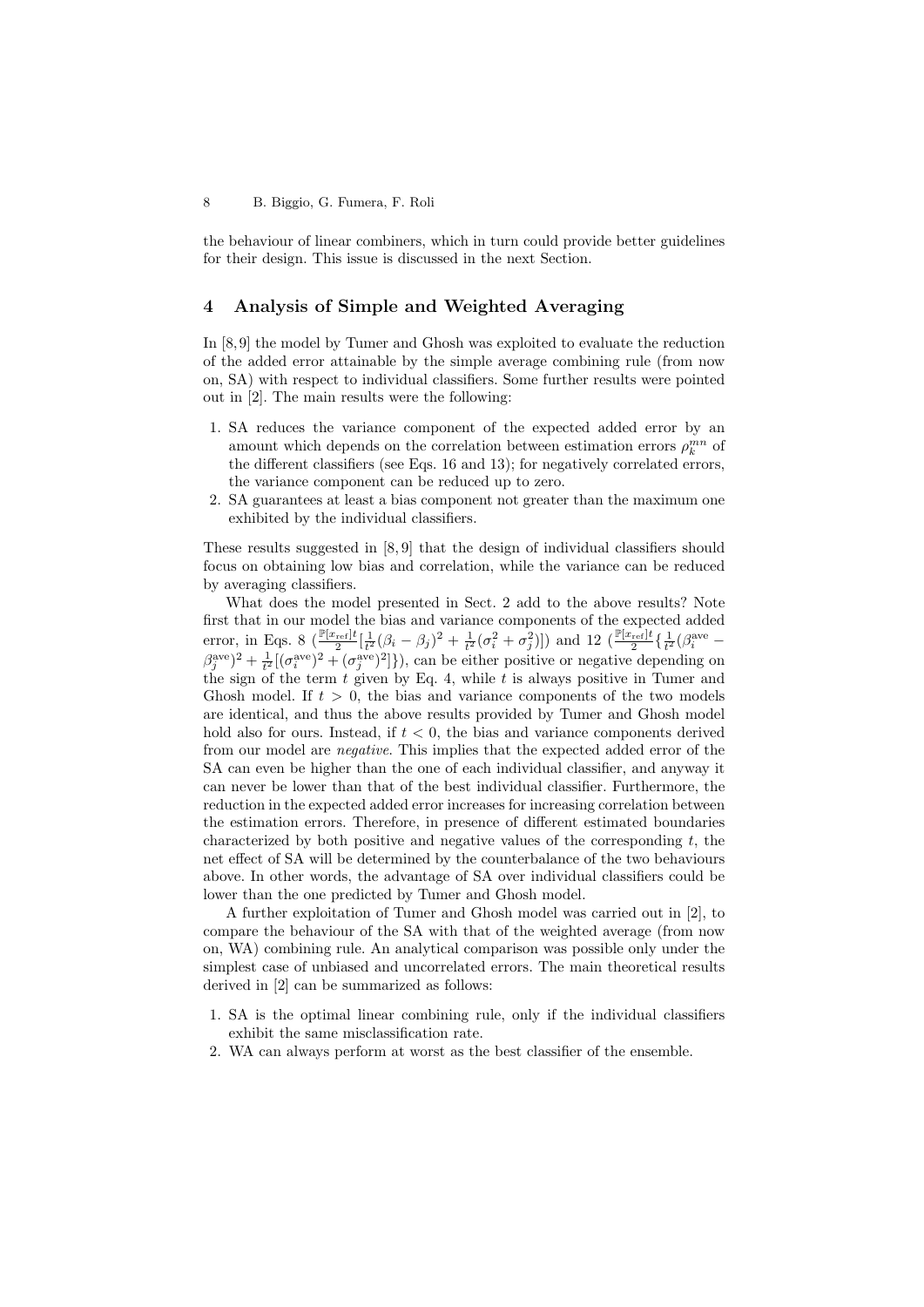3. The improvement in misclassification rate which can be attained by WA over SA depends on the error range of the ensemble, namely on the misclassification rates of the best and worst individual classifiers: the broader the error range, the higher the improvement; being equal the error range, the improvement strongly depends on the degree of performance imbalance, namely on the distribution of the misclassification rates of the other individual classifiers. In particular, for classifiers exhibiting a narrow error range (say, below 0.05), the advantage of WA over SA is quite small (say, below 0.01).

This suggested in [2] some new simple guidelines for the choice between SA and WA in real applications. Basically, it could be worth using WA only if the individual classifiers exhibit a broad error range (say, above 5%), unless the weights can be estimated with high reliability; otherwise the small ideal advantage can be canceled out by weight estimations from small and noisy data sets. Although the assumption of unbiased and uncorrelated errors, as well as the main assumption of Tumer and Ghosh model (being the effect of estimation errors the shift of ideal boundaries) are likely to be violated in practice, it turned out that the derived predictions about the behaviour of SA and WA, and thus the validity of the above guidelines, were confirmed by experimental results on real data sets reported in [2]. It was left as an open problem to understand why theoretical predictions derived under assumptions which were apparently very restrictive were confirmed on real data sets. A partial answer can be given thanks to the new model described in this paper. By carrying out the same analysis described in detail in [2] for the case of unbiased and uncorrelated errors, it turns out that our model gives the same predictions above about the behaviour of WA and SA, for the case in which  $t > 0$ . Moreover, for  $t < 0$ only prediction 2 above changes: in this case WA performs at best (instead of at worst) as the best individual classifier. This is thus an indication that the predictions derived from Tumer and Ghosh model were confirmed on real data sets since they actually hold under more general conditions. We point out that experimental results analogous to [2] (not reported here due to space limits) were obtained on six more real data sets taken from the UCI repository, namely Optdigits, DNA, Ionosphere, Satellite, Satimage and Segmentation.

## **5 Conclusions**

In this paper we presented a new theoretical framework for the analysis of the reduction in misclassification probability which can be attained by linearly combining an ensemble of classifiers which provide estimates of the a posteriori probabilities. Our framework has a broader scope than the one developed in works by Tumer and Ghosh, and includes it as a particular case. It allows to analyze the added error around any class boundary provided by the estimated posteriors, not only around boundaries which are shifted from ideal ones as in [8, 9]. This gives a more general understanding of the operation of linear combiners. In particular, this allowed us to point out some behaviours of linear combiners